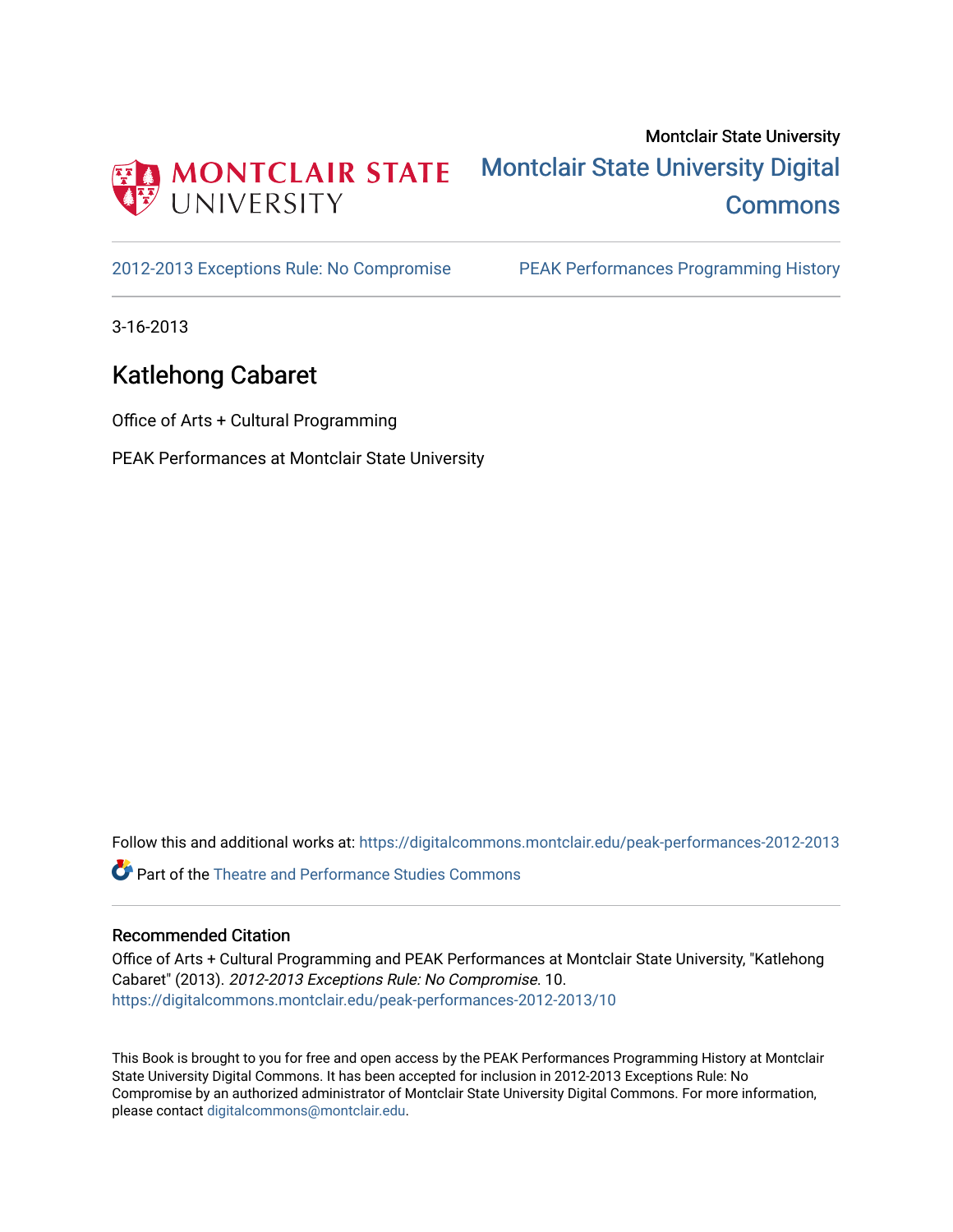#### **Office of Arts & Cultural Programming**

Executive Director **Jedediah Wheeler** Executive Producer **Jill Dombrowski** Associate Producer **Jessica Wasilewski** Production/Facility Manager **J. Ryan Graves** Cultural Engagement Director **Carrie Urbanic** Finance Manager **Marilyn Fogarty** Media and Marketing Specialist **Thomas P. Miller** Director of Audience Services **Robert Hermida** Technical Director **Scott Madaski** Audio Engineer **Andrew Lulling** Cultural Engagement Associate **Sarah Bishop-Stone** Lighting Supervisor **Ryan Osborn** Box Office Manager **Matthew S. Fox** House Manager **Maureen Grimaldi** Graphics **Patrick Flood/pfloodesign.com** Press **Ellen Jacobs Associates** Program Editor **Susan R. Case** Program Design **Jamie L. Grubman** Student Assistant **Ian Callahan** Production Run Crew **Kristine Biglin** (Wardrobe Supervisor)

#### **College of the Arts**

Dean **Daniel Gurskis** Associate Dean **Ronald L. Sharps** Assistant Dean **Linda D. Davidson** Director of Administration **Marie Sparks** College Administrator **Zacrah S. Battle** Executive Assistant to the Dean **Alyson Thelin** Program Assistant **Kilolo Kumanyika** Art and Design **Scott Gordley** John J. Cali School of Music **Jon Robert Cart** School of Communication and Media **Merrill Brown** Theatre and Dance **Randy Mugleston** DuMont Television Center **Jeffrey Friedman** University Art Galleries **Teresa Rodriguez**

Montclair State's **Office of Arts & Cultural Programming** (ACP) presents and produces leading artists of the world in dance, music, theater, and opera. Under its signature series Peak Performances, ACP has produced works such as *Zinnias:The Life of Clementine Hunter* by RobertWilson, Bernice Johnson Reagon,Toshi Reagon, and JacquelineWoodson; *Dog Days* by DavidT. Little and RoyceVavrek; Harry Partch's *Oedipus*; and RidgeTheater's *The Difficulty of Crossing a Field* by David Lang. In addition,ACP has commissioned works by BillT. Jones, Kronos Quartet, Jan Fabre,

Liz Lerman,Wayne McGregor, Laurie Anderson, Romeo Castellucci, Richard Alston, Susan Marshall, Fred Hersch, and David Gordon.

## **Staff**

#### **Alexander Kasser Theater**

**Founders** Mary Mochary I.Michael Kasser Alexandra and Seth Bergstein Matthew Mochary

Automatic Data Processing Doris and Felix Beck Robert and Barbara Constable Andrew Constable George and Linda Hiltzik Montclair State University Alumni Association Margaret and Herman Sokol Jack and Jeanette Sullivan

**Benefactors** Arlene Allen **Bank of America** John and Cynthia Barnes Grace Lyon Concialdi Jean Hall The Hillier Group Audrey V. Leef The Prudential Insurance Company of America Schering-Plough Research Institute Wachovia Bank Josh and JudyWeston

*For <sup>a</sup> full list of donors,visit http://www.montclair.edu/peakperf/donors.html* **Major Donors American Premiere!**

The 2012/13 season is made possible in part by funds from:

Association of Performing Arts Presenters

The National Endowment for the Arts

The New Jersey State Council on the Arts/Department of State, a Partner Agency of the National Endowment for the Arts

Discover Jersey Arts

Mid Atlantic Arts Foundation

Alison and James T. Cirenza

The Honorable Mary Mochary









NDOWMEN<sup>.</sup><br>OR THE ART! A great nation<br>deserves erext art



# **Peak Performances**



Credit: Laurent Paillier

# **Via Katlehong Dance** *Katlehong Cabaret*

**March 16–24, 2013**

**Alexander Kasser Theater**

**Montclair State University**